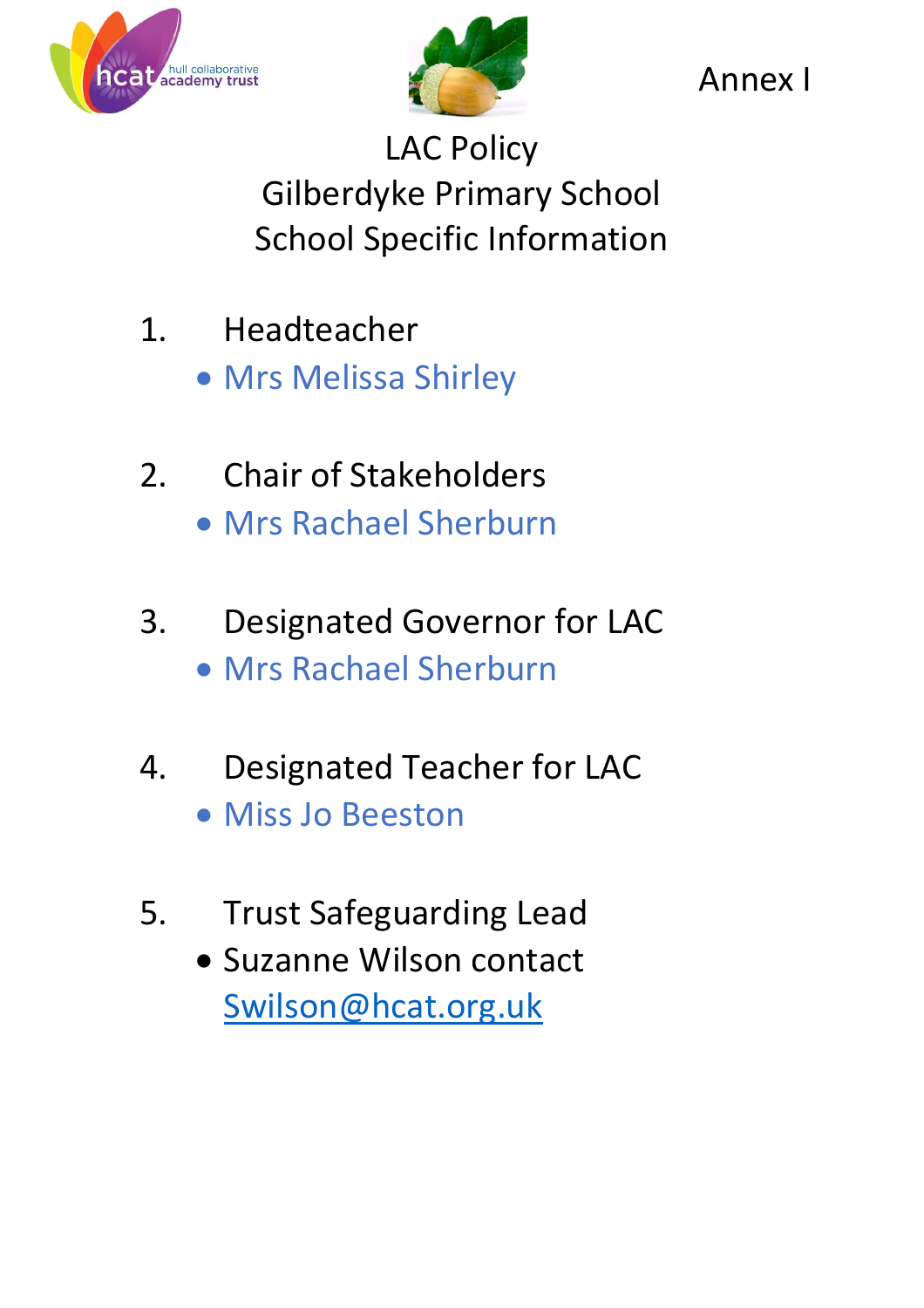

# **Hull Collaborative Academy Trust**

# **Looked After Children and previously Looked After Children Policy**

**Date policy produced: Feb 2020 Produced by: Hull Collaborative Academy Trust** 

**Date policy reviewed: March 2022** 

Other related policies that support this Looked After Children policy include:- Anti-Bullying, Attendance, Behaviour, Child Protection, E Safety and Acceptable Use of the Internet, Inclusion, Physical Intervention, Pupil Premium, SEN, Supporting Children with Medical Needs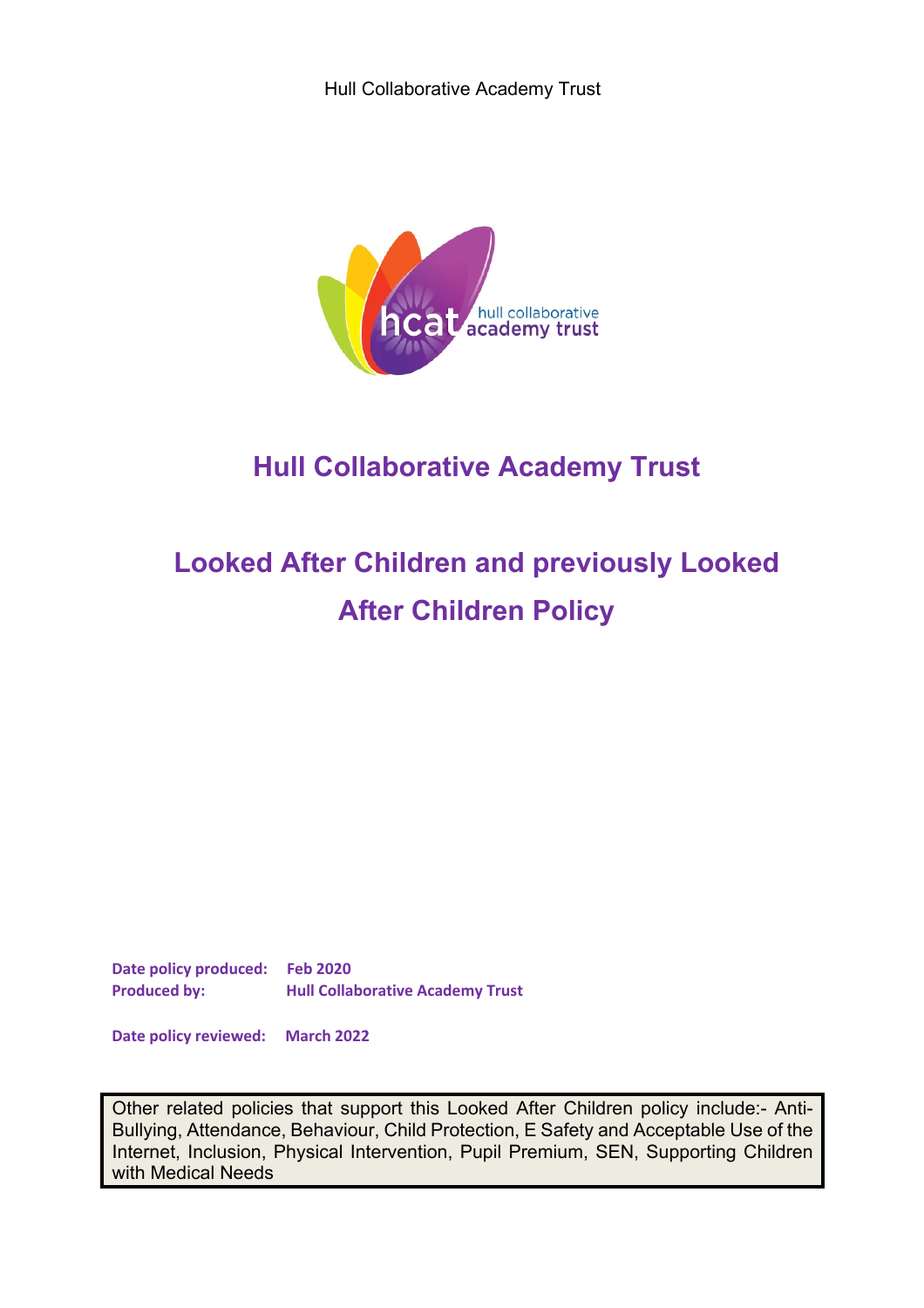At Hull Collaborative Academy Trust (HCAT) we do not discriminate against any child or adult on the grounds of race, disability, gender, age, gender reassignment, pregnancy, maternity, religion or belief, sex, or sexual orientation. We embrace the individuality of all our community members and comply fully with the Equality Act 2010.

#### **Introduction**

Looked After Children (LAC) and previously Looked After Children are one of the most vulnerable groups in society and it is nationally recognised that there is considerable educational under achievement when compared to other groups.

Raising levels of achievement has been strongly and clearly highlighted as a major part of improving the life chances of looked after children and schools play a pivotal role in this.

The Academy Trust is committed to ensuring that all children receive access to a broad and balanced curriculum which motivates and inspire them to learn. The gaps in LAC, and previously LAC learning – and in many cases the emotional impact of their experiences – are likely to have become significant barriers to their progress, the school therefore carries out careful planning, monitoring and evaluation to ensure the best possible outcomes for our LAC, and previously Looked After Children.

#### **Definition of "Looked After Children and previously Looked After Children"**

In UK law children in care are referred to as 'looked after children'. A child is 'looked after' if they are in the care of the local authority for more than 24 hours. Legally, this could be when they are:

- living in accommodation provided by the local authority with the parents' agreement
- the subject of an interim or full care order or, in Scotland, a permanence order
- the subject of an emergency legal order to remove them from immediate danger
- in a secure children's home, secure training centre or young offender institution
- unaccompanied asylum seeking children.

A previously looked-after child is one who is no longer looked after in England and Wales because s/he is the subject of an adoption, special guardianship or child arrangements order which includes arrangements relating to with whom the child is to live, or when the child is to live with any person, or has been adopted from 'state care' outside England and Wales.

## **Principles and Objectives**

This policy incorporates requirements set out in the statutory guidance on the duty on local authorities to promote the educational achievement of looked after children and previously Looked After Children under section 52 of the Children Act 2004.

#### **The Designated Teacher**

The designated person must be a qualified teacher. The role became statutory in September 2009 under the Children and Young Person's Act 2008. Ideally, the designated teacher should also be a senior member of staff who is able to influence decisions about the teaching and learning, plus promote the educational acheivements of every LAC and previously LAC.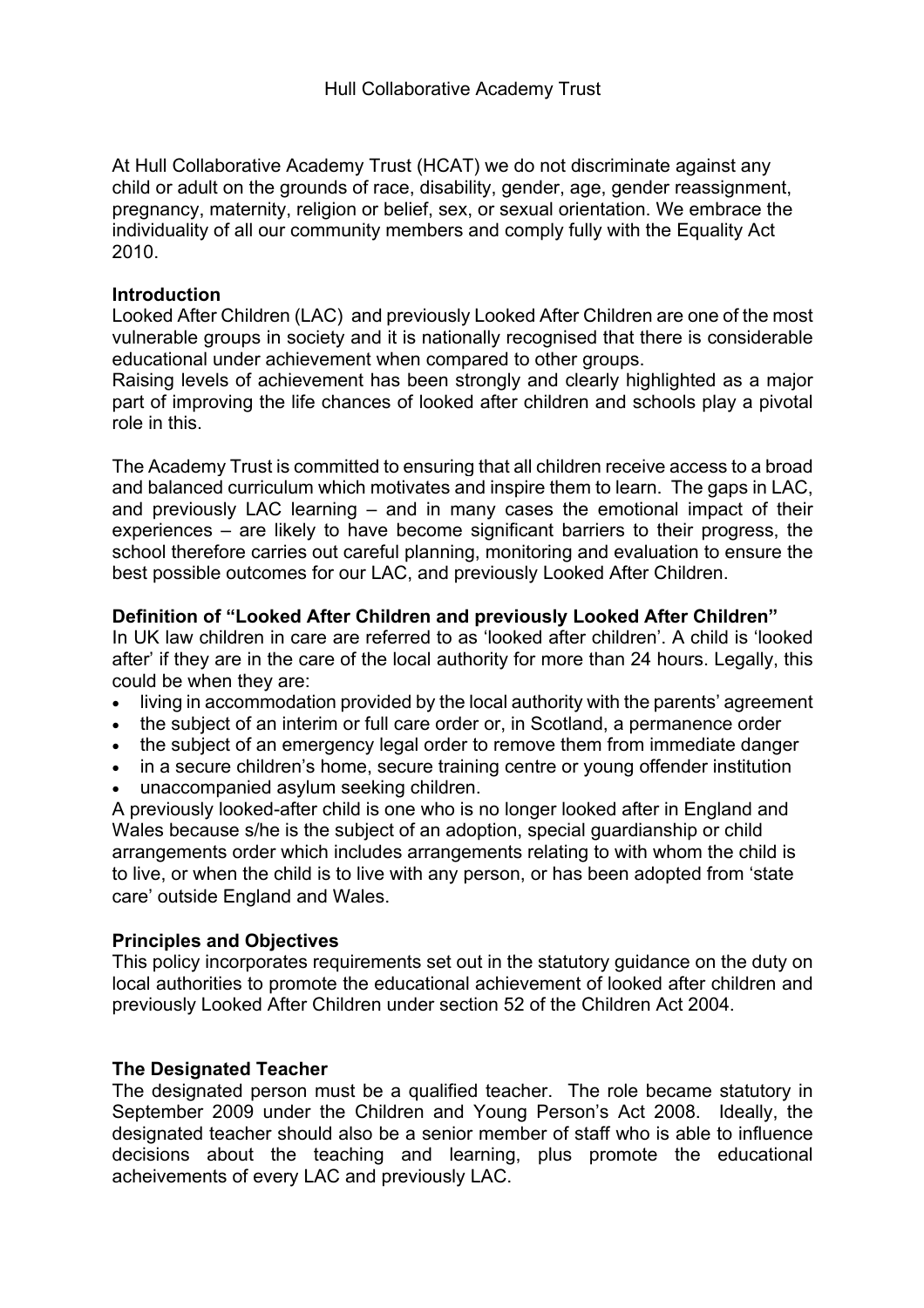Some responsibilities of the designated teacher are to:

- Maintain a detailed record of all Looked After Children and previously Looked After Children – including information relating to current status, type of placement, name and contact details of Social Worker, Virtual School Head, relevant health information, SEN status, PEP information, current and historic assessment information.
- Ensure that a Personal Education Plan (PEP) is completed when a child enters the school and is then reviewed at least every 6 months – this should take into account the opinions of the social worker, class teacher, carers and where possible the child and their parents/carers.
- Complete and keep PEPs updated, plus ensuring targets are SMART
- Working closely with the school's Designated Safeguarding Lead to ensure that any safeguarding concerns regarding looked-after and previously looked-after children are quickly and effectively responded to
- Co-ordinate support for the child in school, liaising where necessary with other professionals and carers
- Ensure that all staff, through appropriate training, are aware of the difficulties and educational disadvantages faced by looked after children and understand the need for positive systems to support them
- Ensure all information remains confidential, sharing only personal information on a need to know basis
- Prepare reports for and attend LAC meetings
- Monitor the educational progress of all Looked After Children and previously Looked Afer Children and intervene, in co-operation with other agencies if required, if there is evidence of underachievement, absence from school or internal truancy, or other similar concern
- Submit data every term to the Hull Virtual School Head
- Produce at least one annual report to the Governing Body which should include information on staff training, links with external agencies and for each child: current progress, attendance, exclusions (if any), concerns regarding behaviour, how the PEP has been implemented and whether the plans put in place are effective in addressing the learning needs of the child. The report should not mention any child's name.

This is not an exhaustive list of expectations.

## **The role of Governing Bodies**

Section 20 of the Children and Young Persons Act 2008 places a duty on the Governing Body to designate a member of staff (the designated teacher) as having responsibility to promote the educational achievement of Looked After Children and previously Looked After Children

To this effect, the Governors should:

- Ensure that the necessary provision is being made for any pupil who is a Looked After Child or previously Looked After Child.
- Ensure that the designated teachers are given the appropriate level of support and has the opportunity to keep up to date with relevant training
- Ensure the designated teacher disseminates relevant training and provides support for all members of staff that will influence teaching and learning for Looked After Children and previously Looked After Children.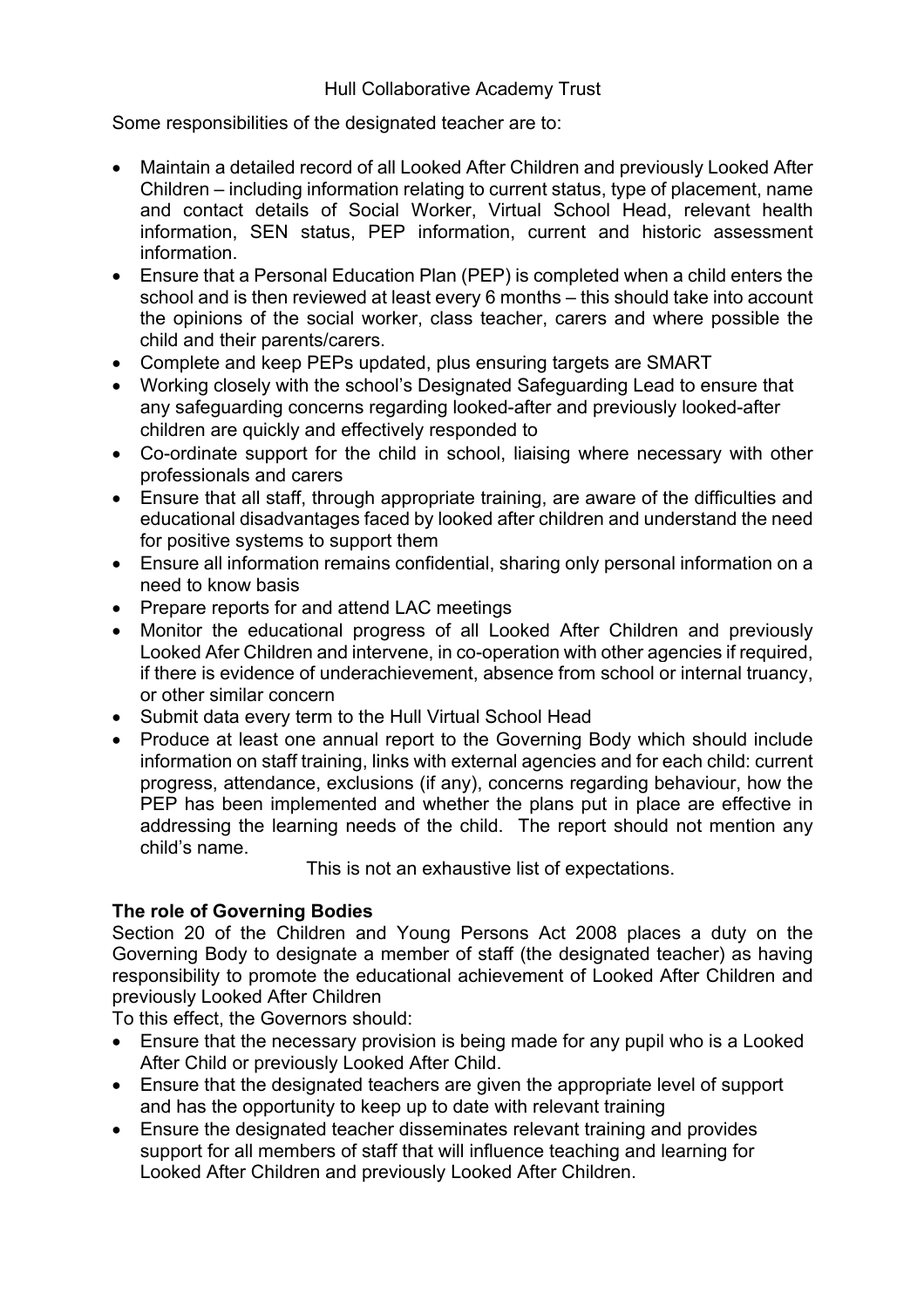- The Governors in partnership with individual head teachers are responsible for monitoring how well the role is working. As part of this monitoring an annual report will be received from the Designated Teacher.
- Annually review the effective implementation of the Trust's policy for LAC and previously Looked After Children.

#### **Admissions**

The Trustees and Academy Trust believe that admissions criteria should not discriminate against Looked After Children or previously Looked After Children; we therefore ensure Looked After Children and previously Looked After Children are given priority.

#### **Personal Education Plans**

All LAC must have a Personal Education Plan (PEP), which their social worker will take the lead in developing. The PEP is a record of the child's education and forms part of the overall Care Plan. It provides a clear and shared understanding about the teaching and learning provision to ensure academic progress. The social worker, parents, carers and the child may be invited to the PEP meeting to ensure the views of all stakeholders are considered. The school's role in this plan is crucial and at least one member of staff who knows the child well will attend the meeting to establish and subsequently review this.

Issues that may be discussed in the PEP:

- the child's strengths and weaknesses
- include the child's views on how they see they have progressed and what support they consider to be most effective
- interests, both in and out of school
- developmental and educational and pastoral needs
- future plans, and how these can be supported
- issues arising for the child
- It will also identify targets that will be reviewed during the next PEP meeting.

The PEP should set clear objectives or targets which relate to academic achievement as well as out of school activities and wherever necessary behavioural targets. If a child moves school, the PEP should be forwarded, as a matter of urgency, to the new school when known.

In relation to previously LAC, although they no longer required a PEP, the designated teachers should continue to consider their educational needs. The designated teachers should maintain links with VSHs who must make advice and information available, in order to promote the educational achievement of this group of previously looked-after children.

#### **Funding**

LAC are entitled to additional funding to help improve their outcomes and narrow the gap between their outcomes and those of their peers.

The academy trust is committed to ensuring effective use of dedicated funding, where available, for all eligible Looked after Children on roll to provide additional, personalised support to ensure accelerated progress in order to improve outcomes.